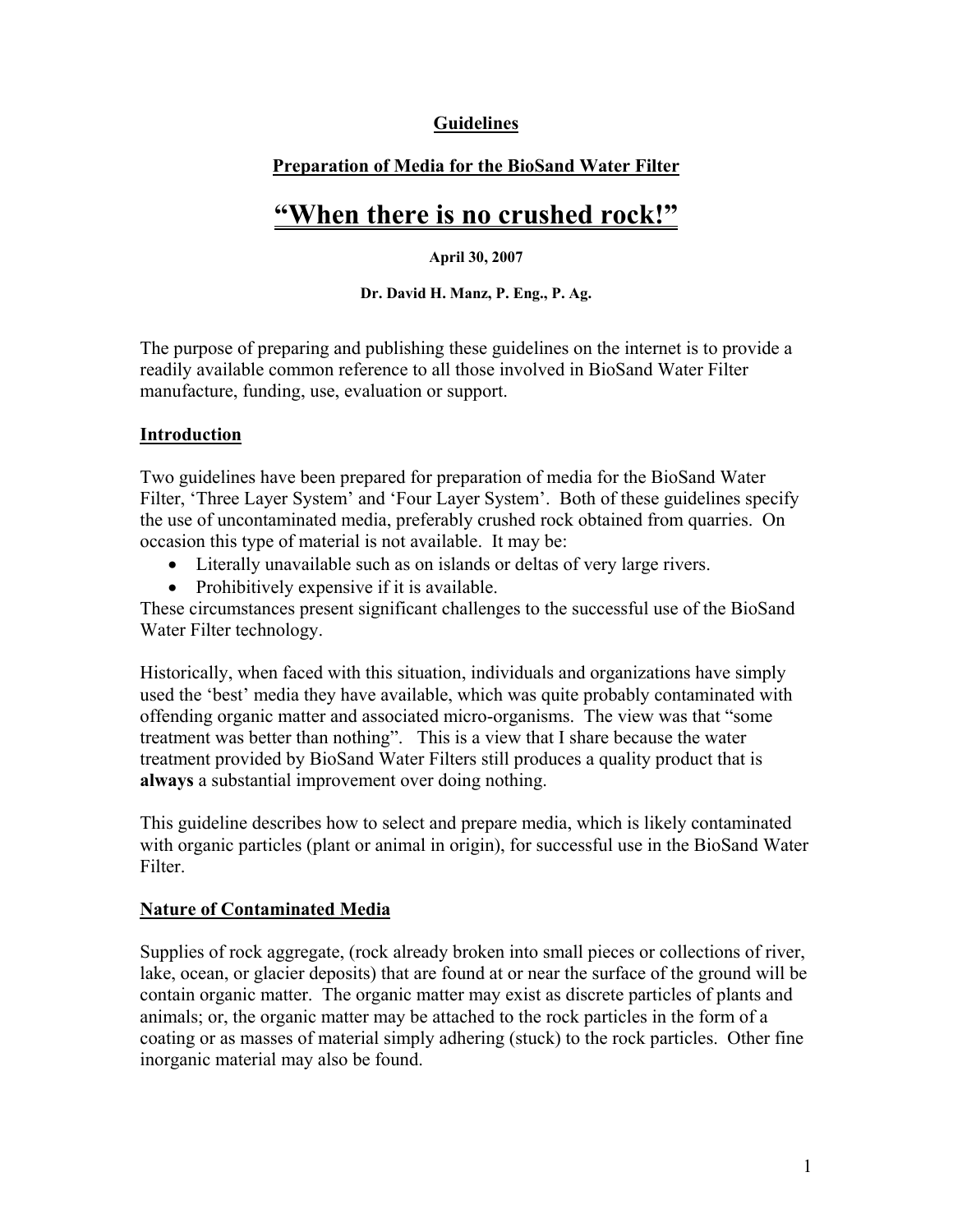Virtually all aggregate deposits accessible by surface exaction are contaminated. Beach sand of any type is usually very contaminated. Aggregate material taken from open pits located anywhere near human habitation is also very contaminated.

It does not matter how deep these deposits are because the contaminating material simply washes down from the ground surface with every rain. **The layers of soil, ground or sand do not act like a water filter and certainly not like a BioSand Water Filter as is often thought! Very large pieces of organic material remain near the surface but contaminants, including pathogens, are simply moved further from the surface into the aggregate material.** The BioSand Water Filter is a very carefully engineered product and not a simple 'copy of nature'. There are, in fact, few similarities.

Unfortunately, even the 'best available aggregate materials' taken from areas remote from any human activity; are all likely 'contaminated'. Absence of contamination from human activity does not mean that the water is free from human pathogens. Many human pathogens, particularly parasites and helminths, also thrive within animal populations. Aggregate material **will always be contaminated** if water from the ground surface can freely drain into it.

### **Determining if Media is Contaminated**

Media contamination may be evaluated by first washing a sample very thoroughly in disinfected local water supplies (boiled and cooled). The media sample should not be disinfected. One or two grams of the media sample (about a sugar cube volume) should be placed in a sterilized bottle with 500 ml to 1 litre of disinfected local water and the suspension well shaken. The suspension should be allowed to settle and the water taken to a laboratory for analysis of pathogen indicator organisms including total colliform bacteria and one of either fecal colliform bacteria or Escherichia bacteria. (Carefully follow the instructions provided by the laboratory for bacteria testing.) The presence of these bacteria indicates that the media is contaminated. Clearly, care must be taken to ensure that the media sample was taken from a location typical of the supply and was not contaminated during handling.

### **Sterilizing or Disinfecting Contaminated Media**

Sterilization or disinfection means the killing or deactivation of the micro-organisms in the media. (Micro-organisms are said to be deactivated if their ability to be infectious is removed by inhibiting their ability to expand their population.) Disinfection can be achieved by heating the media to pasteurizing temperatures or possibly using dilute concentrations of disinfectant such as sodium hypochlorite. Neither of these approaches are practical and certainly do not eliminate the problem so long as organic matter, which represents food to the micro-organisms remains in the media. As soon as a filter installed with organically contaminated media is used, the media is colonized by the micro-organisms from the water being treated. The micro-organisms use the organic matter in the media for food and they will be present in the media until the food supply is exhausted. Unfortunately, many of the micro-organisms will 'shed' or 'detach' from the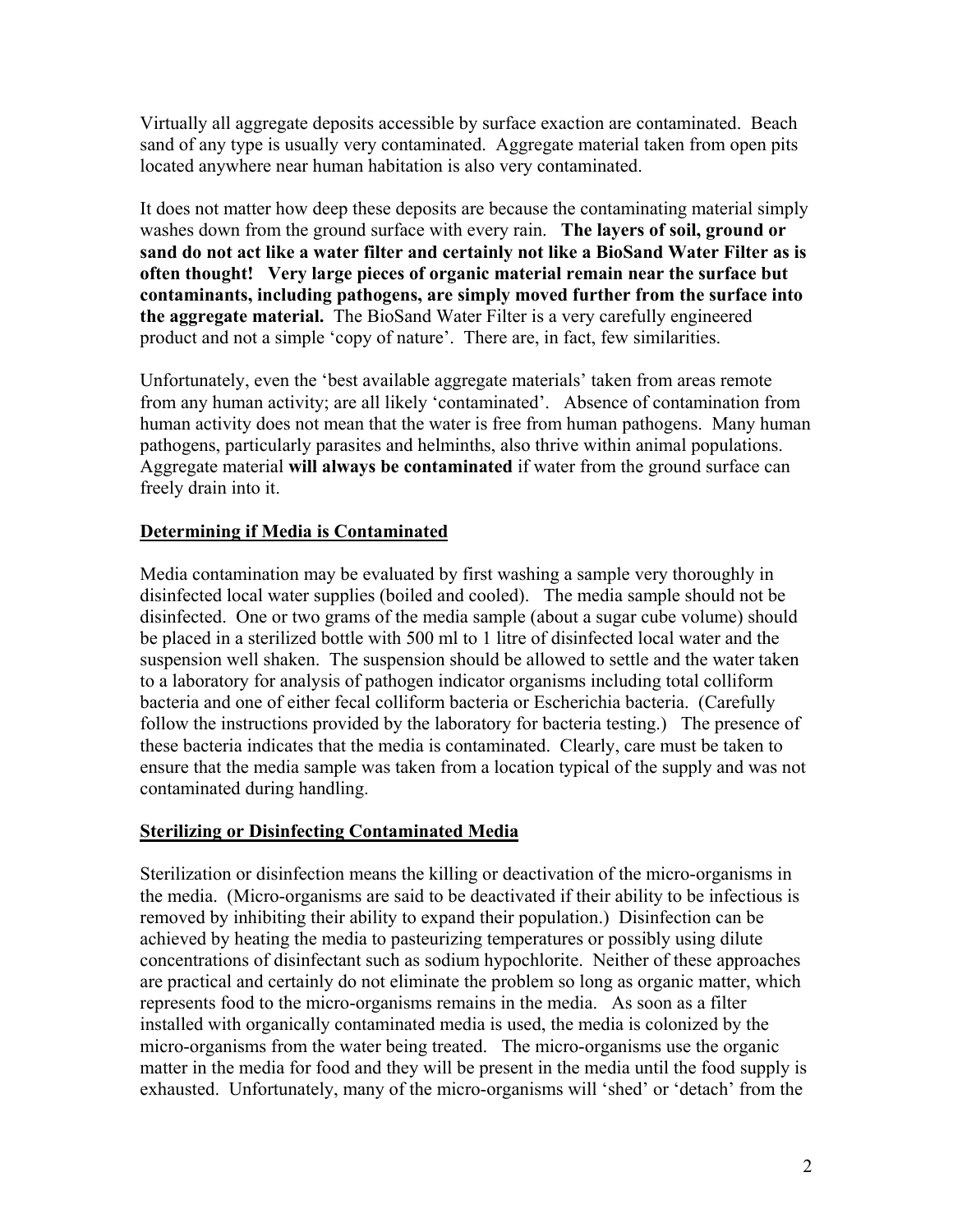particulate material and be washed into the water as it moves through and out of the filter. The filtered water may have greater populations of indicator organisms than the untreated water – a clearly upsetting situation if not understood. Several months of normal filter use would be required for micro-organism food supplies to be exhausted.

Particulate organic matter may be removed from an aggregate by washing it very well

The attached organic matter cannot be removed by washing. The only remotely practical technique is to roast the organic matter from the media by heating it to temperatures which cause the organic matter to either vaporize or carbonize (turn into charcoal). The organic matter will not burn as such because of the absence of oxygen within the media itself. If roasting is considered the media MUST be heated at high temperatures until it no longer smokes. Roasted media will 'blacken' because of the carbonizing process. Carbonizing will not affect media performance because the carbon particles do not represent a 'food' for micro-organisms.

### **Preparation of Media Obtained from Potentially Contaminated Sources**

The preferred approach to preparation of potentially contaminated media is to use either of the methods in the guidelines describing the "Three Layer System" or the " Four Layer System". The only major consideration is that the media MUST be thoroughly washed and dried before media production proceeds to insure removal of as much organic particulate material as possible. This suggests that perhaps the "Four Layer System" may be the technique of choice but the "Three Layer System" may be possible to use if sufficient fine materials remain after thorough washing. If the unprocessed media was contaminated then it will still be contaminated after processing.

The question is: "What do we do about the contamination?"

The answer is: "We use the filters normally and we must use the post filtration disinfection procedures."

The BioSand Water Filter is a form of slow sand filtration and this brings several advantages in circumstances where the media is contaminated. Similar to any traditional slow sand filter micro organisms (including pathogens in the form of helminths, parasites, bacteria and viruses) and other particulate material are removed at or very near the surface of the media. Helminths and parasites will be completely removed from the untreated water from the moment the filter is used. Bacteria and virus removal can be expected to be approximately 60% if the water is free of other particulate matter (if particulate matter is present and is removed, bacteria and virus removal can be expected to be 90% or greater). With time a biolayer (or schmutzdecke) will form at the surface of the media and bacteria and virus removals may approach 100%. Some bacteria and viruses can always be expected to pass through the biolayer. In fact virus removal or deactivation seems to require a minimum depth of media and this is a major consideration in the determination of the media design used in the BioSand Water Filter. Bacteria that pass through the biolayer will colonize on the contaminated media in the filter. Enteric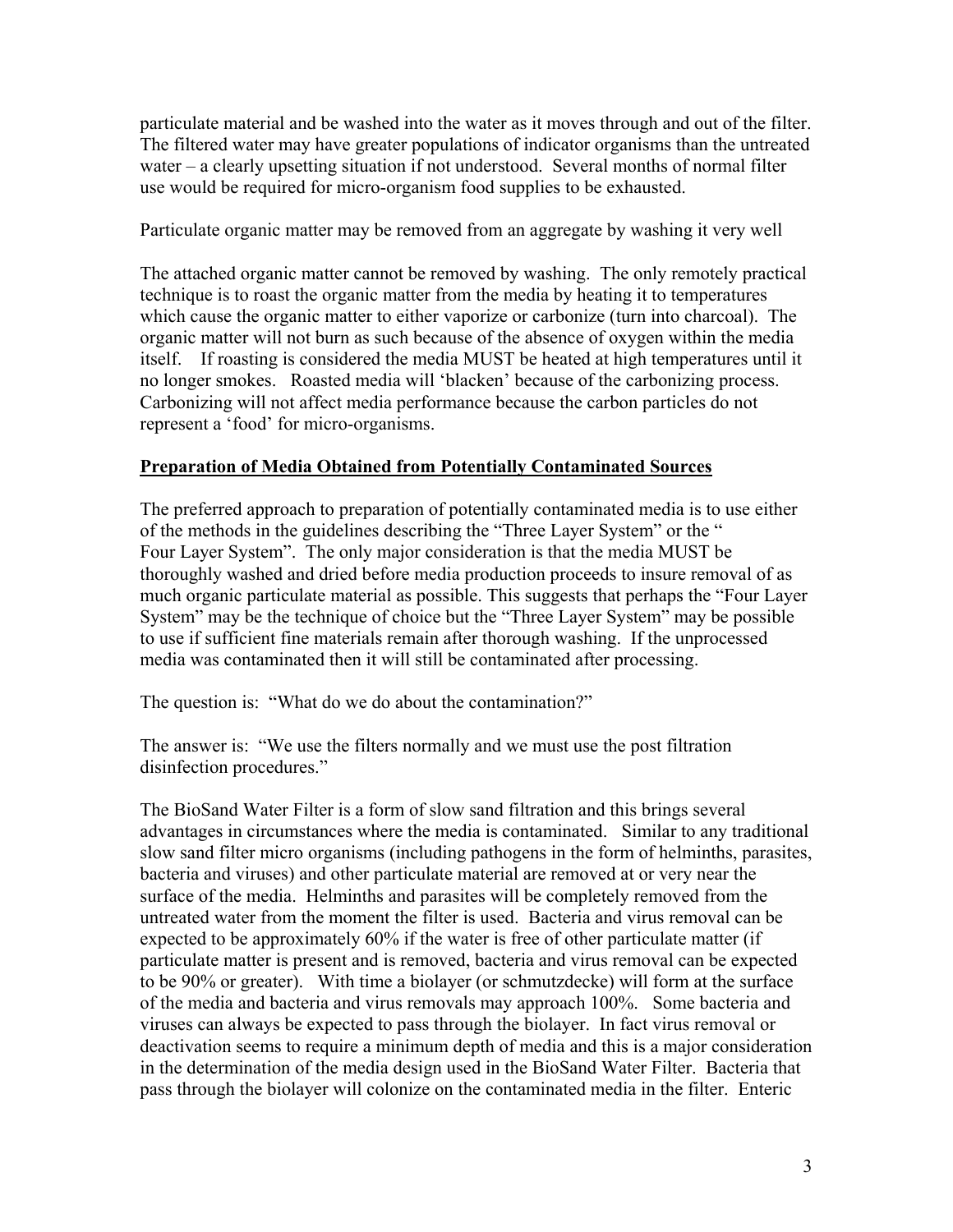bacteria, (bacteria, such as fecal colliform bacteria, found in the gastro intestinal tract of warm blooded animals), thrive in both anaerobic (no oxygen) and aerobic (oxygen is present) environments. There is very little oxygen in the media below the biolayer and the environment may be considered to be anaerobic. The bacteria will use the contamination on the surface of the particles that comprise the media. The number of bacteria will increase and the bacteria will thrive until all of the food is consumed. Some of these bacteria will detach from the media and leave the filter in the 'treated' water.

Note that most particulate matter, 100% of the helminths, encysted and not encysted parasites and up to 99% or more of the bacteria and viruses found in the untreated water will be removed as soon as the biolayer is formed. However, the number of enteric bacteria detected in the filtered water may be much greater than the number in the unfiltered water until the food on the surfaces of the filter media is consumed. Once all of the food is consumed the filter will demonstrate bacteria removal characteristics associated with filters installed using media that was not contaminated. The time required for the food to be consumed will vary with the severity of the contamination and the amount of water being filtered but should not take longer than a few months. Micro organisms that remain in the filtered water are easily killed using minimum amounts of sodium hypochlorite solution.

## **Synthetic Media**

It may be possible to use crushed concrete made using very fine aggregate (silt or very fine sand) or from crushed clean bricks. Both of these materials crush very easily and in many countries machines are available to facilitate the crushing process. After the media is crushed it should be processed as per the guidelines for the 'Three Layer System" or the "Four Layer System" for media preparation.

### **Performance Evaluation of Filters Installed Using Contaminated Media**

Filter performance should be evaluated by comparing indicator bacteria concentrations in the untreated water with the filtered water. Samples should always be taken in pairs (untreated and treated). Initially, the removal rate will be very low or even negative; but, with time and usage, filter performance will be similar to those filters installed using clean media.

It should be recognized that the BioSand Water Filter is actually part of a treatment system that includes post filtration disinfection, water storage and a method for dispensing the treated water. It is expected that the entire BioSand Water Filter based treatment system is used in every instance; and ultimately, the treatment system should be evaluated on the basis of the quality of the dispensed water. All BioSand Water filter based treatment systems can be expected to provide drinking water that meets World Health Organization drinking water guidelines.